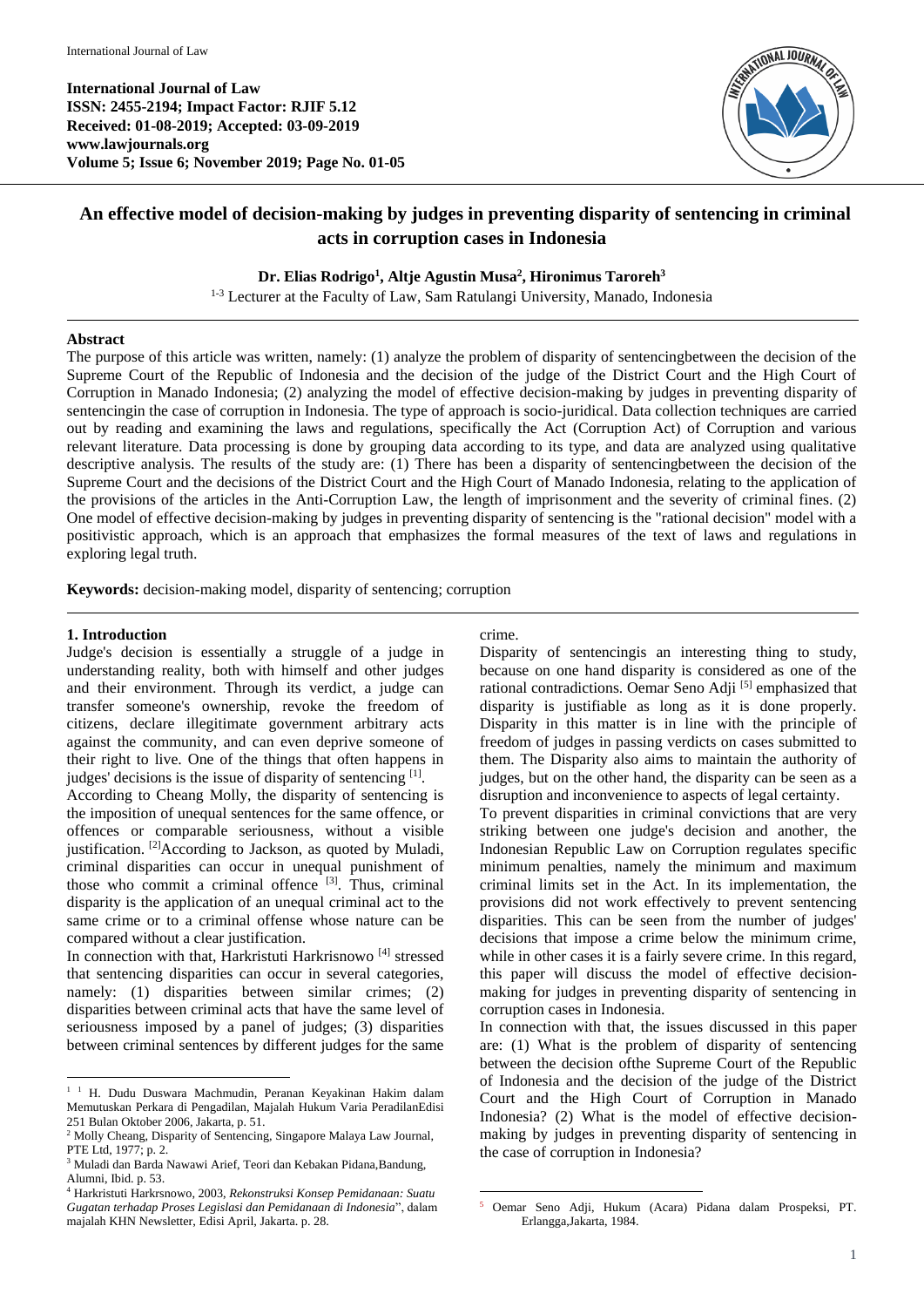#### **2. Discussion Methods**

The type of approach is socio juridical. Data collection techniques are carried out by reading and examining laws, especially the Anti-Corruption Law and various relevant literature. Data processing is done by grouping data according to its type, and data are analyzed using qualitative descriptive analysis.

# **3. Results and Discussion**

**3.1 The Problem of Disparity Of Sentencingbetween the Decision of the Supreme Court of the Republic of Indonesia with the judgment of the district court and the high court of corruption in Manado Indonesia**

There are some examples of decisions that can be used as

references by researchers that illustrate the disparity between the decisions of the Indonesian Supreme Court and the decisions of the District Court and the Tipkor Manado High Court (See Table 1).

Based on the analysis of the decision, a description of the disparity between the Supreme Court decision and the decision of the District Court and the High Court is obtained. The disparity is related to the application of the provisions of the article in the Anti-Corruption Law, the disparity is related to the length of the sentence, the disparity is related to criminal fines and the disparity is related to additional penalties. This will be described as follows.

| Table 1: Disparity of Sentencing between the Decision of the Supreme Court and the Judges of the District Court and the High Court of |
|---------------------------------------------------------------------------------------------------------------------------------------|
| Corruption in Manado Indonesia                                                                                                        |

| <b>No. Decision</b>                   | <b>Type of Indictment</b>                                                                                                                                                                                                                                                                                                                                                                                                                                                                                                                                                                                                                                                                                                                                                                                                         | Decision of the<br><b>Corruption District Court</b>                                     | <b>Decision of the Corruption</b><br><b>High Court</b>                                                                                                                                                                                                                                                                                                                                                                                                                                                                                                                              | <b>Court Verdict</b>                                                                                                                                                                                                                                                                                                                                                                                                                                                                                                                                                                                                                                                                                                |
|---------------------------------------|-----------------------------------------------------------------------------------------------------------------------------------------------------------------------------------------------------------------------------------------------------------------------------------------------------------------------------------------------------------------------------------------------------------------------------------------------------------------------------------------------------------------------------------------------------------------------------------------------------------------------------------------------------------------------------------------------------------------------------------------------------------------------------------------------------------------------------------|-----------------------------------------------------------------------------------------|-------------------------------------------------------------------------------------------------------------------------------------------------------------------------------------------------------------------------------------------------------------------------------------------------------------------------------------------------------------------------------------------------------------------------------------------------------------------------------------------------------------------------------------------------------------------------------------|---------------------------------------------------------------------------------------------------------------------------------------------------------------------------------------------------------------------------------------------------------------------------------------------------------------------------------------------------------------------------------------------------------------------------------------------------------------------------------------------------------------------------------------------------------------------------------------------------------------------------------------------------------------------------------------------------------------------|
| Decision                              | Primary: Violating Article 2Not<br>No.2036K/Pid.Sus/2016Paragraph (1) of the indictment.<br>1999 jo Law No. 20 of 2001 subsidiary<br>in conjunction with Article imprisonment for 1 year imposing<br>Criminal Code;<br>Subsidiary:<br>of<br>1999<br>Eradication of Corruption in<br>1999 jo Law RI No. 20 of<br>2001<br>Jo<br>Article<br>55<br>Paragraph (1) of the 1st<br>Criminal Code;<br>More Subsidair: violating<br>article 9 of Law No. 31 of<br>1999 concerning Corruption<br>Eradication in 1999 in<br>conjunction with Law No.<br>20 of 2001 Jo Article 55<br>Paragraph (1) of the 1st<br>Criminal Code.                                                                                                                                                                                                                | proven<br>concerningyear imprisonment.                                                  | Manado District<br>withimprisonment,<br>$\mathbf{a}$<br>stipulation that if the fine isfor 6 months;<br>not paid then it will be<br>replaced<br>with<br>1-month<br>imprisonment.                                                                                                                                                                                                                                                                                                                                                                                                    | PrimairlImproving the verdict of the Repaired the verdict of PN<br>Courtand PT Tipikor Manado, so<br>Corruption Eradication ActLegally proven charges of arelated to the length of the verdict changed to The<br>namelydefendant was sentenced to<br>criminal imprisonment for 6 years and<br>55 Paragraph (1) of the 1stand 4 months, and a fine of sentence on the Defendanta fine of Rp. 200,000,000,<br>$\mathbb{R}$ p. 50,000,000, provided for 1 year 6 months provided that if the penalties<br>Violating that if the fine is not paid imprisonment and a penalty were not paid then they were<br>Article 3 of RI Law No. 31 then it is replaced with 1-of Rp.50,000,000 with the replaced with imprisonment |
| Decision<br>No.1065K/Pid.Sus/<br>2017 | Primary:<br>Article<br>Paragraph (1) Jo. Article 18 convincingly in the Primain indictment<br>Paragraphs $(1)$ , $(2)$ and $(3)$ indictment<br>RI Law Number 31 of 1999 paragraph<br>concerning Eradication of imprisonment of 1 year $& 6$ Corruption<br>Corruption in 1999 inmonths;<br>conjunction with Law of the Determine the period of 6 months;<br>Republic<br>Number 20 of 2001 Joserved by the Defendant the Defendant<br>the 1st Criminal Code;<br>Subsidiary: Article 3 Articleon him;<br>No. 18 Paragraph $(1)$ , $(2)$ , Punish the Defendant with a paymoney Rp150.000,000<br>and (3)Law No. 31 of 1999 fine of IDR 50,000,000 if substitute.<br>Corruption in conjunction month<br>with RI Law Number 20 of imprisonment;<br>2001<br>Jo.<br>Article<br>Paragraph $(1)$ of the 1stRp150,000,000.<br>Criminal Code. | legally<br>2Proven<br>article<br>(1)<br>criminal sentence imposed to2-month<br>sentence | andNot<br>proven<br>and<br>2subsidiary<br>withArticle 3<br>of the Anti-and 6 months;<br>Law<br>imprisonment of 3 years and 50,000,000,<br>of Indonesial detention that had been Imposing criminal fines to 2 months;<br>of<br>Article 55 Paragraph (1) of deducted entirely from the 50,000,000, an alternative 150,000,000.<br>imprisonment<br>sentence;<br>concerning Eradication of not paid, replaced with a 2-Imposing criminal fines to<br>ofthe<br>Defendant<br>of Rp<br>$50,000,000$ , an alternative to<br>55 pay a replacement fee of a 2-month imprisonment<br>sentence; | primaryStrengthening the decision of<br>Provedthe Court of Appeal, namely<br>indictmentby imprisonment for 3 years<br>withImposing<br>fines<br>οf<br>Rp<br>an<br>alternative<br>sentence of imprisonment for<br>RpPaying a replacement of Rp                                                                                                                                                                                                                                                                                                                                                                                                                                                                        |
| Decision<br>No.1579K/Pid.Sus/<br>2016 | Primary: Violating Article 2 Proven subsidiary charge is It is proven<br>paragraph (1) Jo Article 18 violating Article 3 Josubsidiary<br>Corruption in 1999 jo LawEradication of Corruptionyear<br>RI No. 20 of 2001 Jo. Crimes as amended and imprisonment.<br>Article 55 Paragraph (1) of supplemented                                                                                                                                                                                                                                                                                                                                                                                                                                                                                                                          | by<br>Law                                                                               | that<br>of RI Law No. 31 of 1999 Article 18 of Law Number violates Article 3 of the Manado<br>concerning Eradication of 31 of 1999 concerning Criminal Corruption Act 103/Pid.Sus/2016/PT.MND,<br>and<br>6                                                                                                                                                                                                                                                                                                                                                                          | the Cancel the decision of the<br>indictmentCorruption<br>PT<br>Judge<br>at<br>No:<br>monthsdated May 20, 2016, which<br>corroborates the decision of<br>the Manado City Corruption                                                                                                                                                                                                                                                                                                                                                                                                                                                                                                                                 |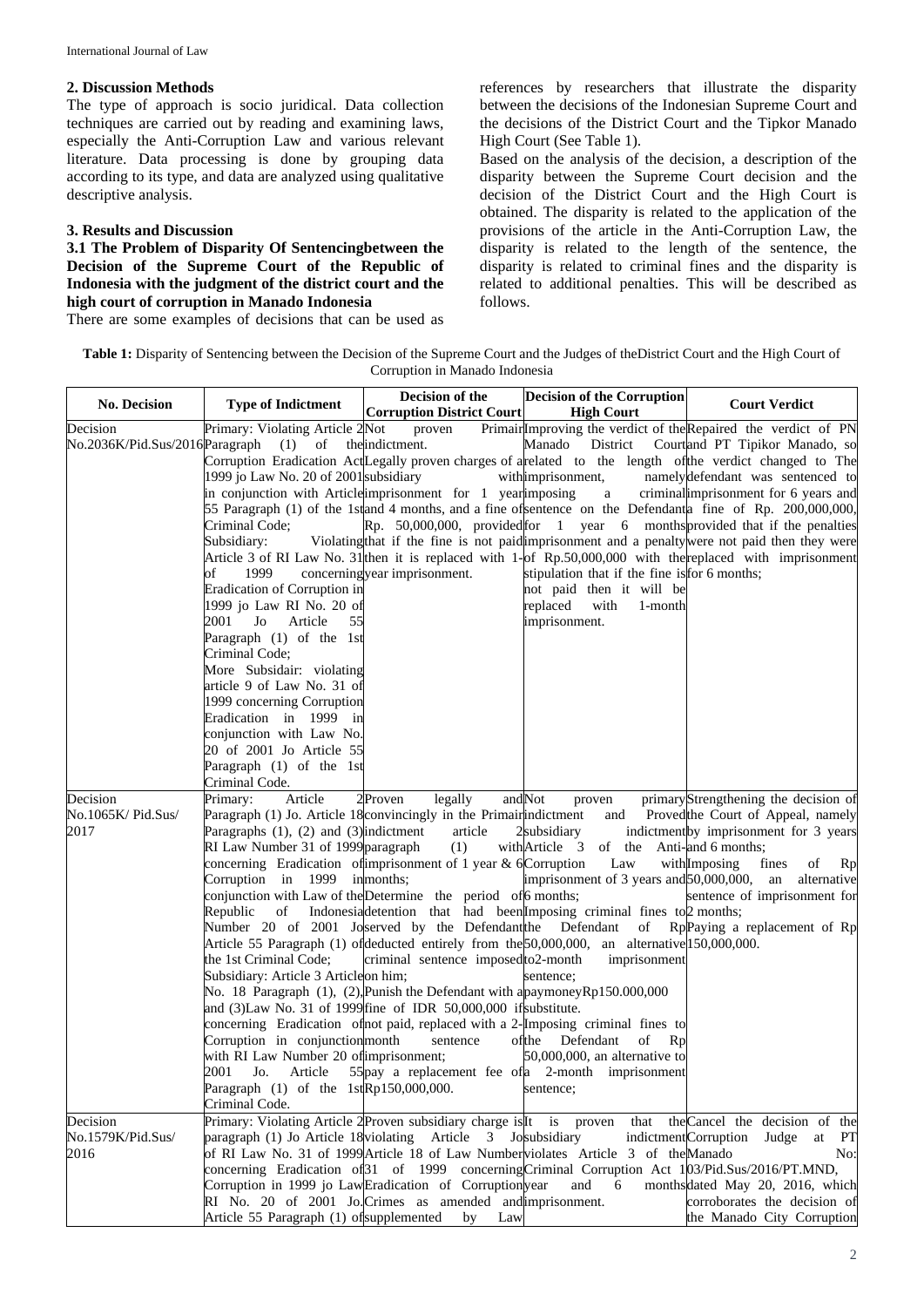| the Criminal Code: Number 20 of 2001 Jo of          | No:44/Pid.Sus.<br>Court           |
|-----------------------------------------------------|-----------------------------------|
| Subsidiary: Article 3 JoArticle 55 paragraph (1) of | TPK/2015/PN.Mnd,<br>dated         |
| Article 18 of the Republicthe 1st KUHP with a       | March 3, 2016.                    |
| of Indonesia Law No. 31 of criminal the jail was    | Judge using Article 2 of the      |
| 1999 concerning reduced for 4 years while           | Corruption Act in the form of     |
| Eradication of Corruption the Defendant was in      | a 4-year prison sentence and a    |
| 1999 in conjunction with custody, while with an     | fine of $Rp.200,000,000,$         |
| Law No.20 of 2001 Jo. order that the Defendant      | provided that if the fine is not  |
| Article 55 Paragraph (1) of remain detained<br>1n   | paid then it will be replaced     |
| the 1stCriminal Code. detention and pay a fine of   | with 6-month imprisonment.        |
| $Rp. 200,000$ subsidiary 2                          | The defendant paid a              |
| months in captivity.                                | replacement fee of Rp.            |
|                                                     | $659,492,200$ , an alternative of |
|                                                     | 2 years in prison.                |

Data source: Directory of Supreme Court Decisions of the Republic of Indonesia, 2019.

# **3.1.1. Disparities in the application of the provisions of Article 2 and Article 3 of the Anti-Corruption Law**

In the decision of the Supreme Court Number 1065K/PID.SUS/2017, the panel of judges rejected the appeal made by the defendant or his attorney who said that the Judex Factie court (especially the Court of Appeals) had wrongly applied the law using Article 3 of the Corruption Law, which should according to the defendant that the judge must apply Article 2 of the Anti-Corruption Law as in the District Court's decision. While in the judgment of the cassation judge who upheld the appeal decision argued, based on the facts of the trial it was revealed that the Defendant as the Budget User Authority (KPA) at the Revenue Service of Financial Management and Regional Assets in the Implementation of Computer Procurement Activities had committed a deviation by abusing authority that was contrary to his duties and its obligations.

In the Supreme Court's Decision Number: 1579K/PID.SUS/2016, the cassation judge thought that the Court of Appeals for Corruption at the North Sulawesi High Court in Manado made a mistake in his decision. Therefore, the cassation filed by the Public Prosecutor at the District Court was accepted and deemed to have fulfilled the elements of Article 2 of the Anti-Corruption Law as stated in the indictment and decision of the District Court judge.

# **3.1.2. Disparity in terms of the length of the sentence**

In decisionNo. 2036K/PID.SUS/2016 there is a disparity in sentences between the district court and the High Court and the Supreme Court's Decision. In the District Court, the defendant was sentenced to prison for 1 (one) year 4 (four) months, in the High Court in the form of a prison of 1 year and 6 months and in the Cassation Court was sentenced to prison for 6 years.

In decision No. 1065K/PID.SUS/2017 there is a disparity in imposing prison sanctions between the District Court and the Cassation Court. At the District Court, the defendant was only sentenced to prison for 1 year and 6 months, while in the appeal verdict the defendant was sentenced to 3 years and 6 months in prison.

Indecision No. 1579K/PID.SUS/2016, there is a disparity in imposing criminal sanctions between the appellate court and the cassation court. In the appeal decision, the defendant was sentenced to 1 year 6 months imprisonment, while in the cassation ruling that upheld the district court's decision was sentenced to 4 years in prison.

As in the decision No. 2036K/PID.SUS/2016 there is a disparity between the decision of the District Court and the High Court and the Supreme Court Decision concerning the imposition of a criminal fine. In the decision of the District Court and the Court of Appeal, the amount of the criminal fine is Rp. 50,000,000 (fifty million rupiahs), while in the Cassation Court Decision, the amount of criminal fines is Rp.200,000,000 (two Hundred Million Rupiah).

# **3.1.4. Disparity in the imposition of additional crimes due to state financial losses**

In the decision Number: 1579K/PID.SUS/2016, the panel of cassation judges differed from the judge in the Judex Factie court. The judges' panel of judges argued that judges at the judex factie court had mistakenly applied the law. The cassation panel of judges is of the opinion that the Defendant in the facts of the trial has committed a criminal act of corruption as stipulated in Article 3 of the Anti-Corruption Law, in which the elements are: (1) Everyone; (2) With the aim of benefiting oneself, or another person or a corporation; (3) Abusing the authority, opportunity or means available to him because of his position or position; (4) Can be detrimental to the country's finances or the country's economy.

As for the State financial losses incurred in the amount ofRp.912,892,200 (nine hundred twelve million eight hundred ninety-two thousand two hundred rupiahs). Therefore, the defendant was sentenced not only to the principal in the form of prison but also to an additional criminal in the form of recovering state financial losses ofRp. 659,492,200 (six hundred fifty-nine million four hundred ninety-two thousand two hundred rupiahs).

# **3.2. Factors Influencing Disparity of Sentencingin Corruption Cases**

In making a decision, several factors influence the judge; which will be explained in this discussion are only two aspects namely, the aspects of the judge itself and the legal aspects.

# **3.2.1. Aspect of Judges**

In deciding cases, the judge is very dependent on the school of thought held by the judges. There are more or less two approaches that can be used, namely the traditional approach and the non-traditional approach. The traditional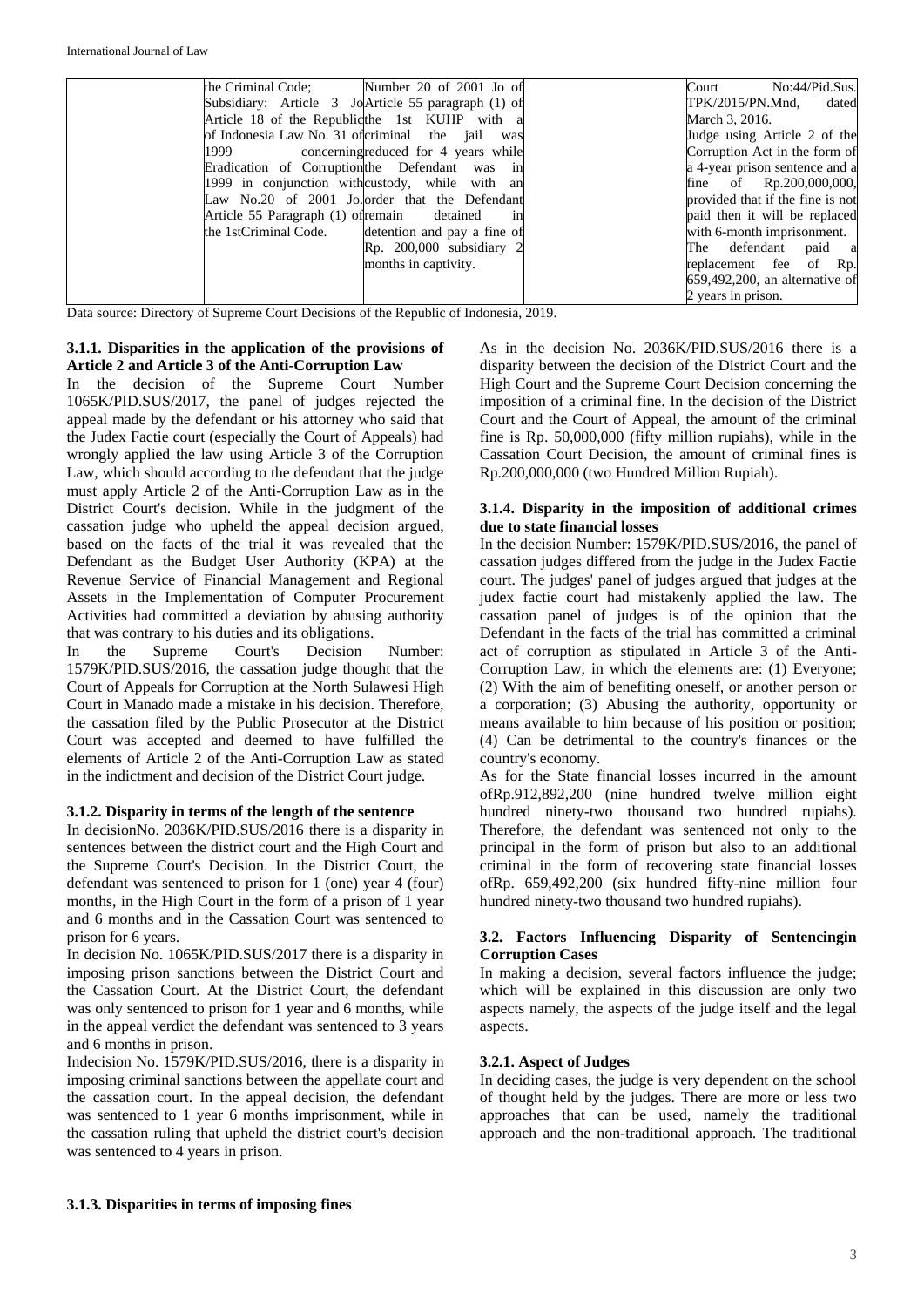approach is a legal study and court decision or judge's decision from a normative point of view only. The Traditional Approach includes the approach taken by adherents of juridic legs and positivism. Adherents ofLegism emphasize that the nature of law is written law (the law). Outside the law does not include the law; whereas for adherents of juridical positivism or analytical jurisprudence emphasizes that law should be viewed in terms of positive law. This approach has the disadvantage of not beingable to express reality and ignoring the human and judge elements as human beings.

In addition to the traditional approach, another approach that can be used to assess judges' decisions is the non-traditional approach. What is meant by a non-traditional approach is the sociological and psychological study of law. This nontraditional approach is further divided into three namely the approaches used by sociological jurisprudence, legal realism, and behavioural jurisprudence. First, sociological jurisprudence. Adherents of this school emphasize the legal reality rather than what is formally regulated in the law. Therefore the law must be worked out well to match the reality in society. Second, legal realism. Those who embrace this school have ruled out the normative nature of law. For them, the law is essentially a pattern of the actual behaviour of the judge in the trial. What is decided by the judge is the law. Third, behavioural jurisprudence, which is an approach by studying the behaviour or actual behaviour of judges in the judicial process. The behaviour is studied in the interactions and interrelations between people involved in the stages of decision-making. Thus the focus is not printed on written law or judges' decisions that are formal but on the personal judge and people involved in certain social roles in making legal decisions.

#### **3.2.2. Legal or statutory aspects**

Romli Atmasasmita stressed that the strategy to eradicate corruption in Indonesia must use four approaches, namely the legal approach, the moralistic and faith approach, the educational approach and the socio-cultural approach. Furthermore, Romli Atmasasmita<sup>[6]</sup> stressed that the legal approach plays a strategic role in combating corruption. However, the conventional legal approach is inadequate in dealing with the modus operandi of corruption which is systemic, widespread and is an extraordinary crime. A legal approach is needed that places the interests of the nation and state or the economic and social rights of the people above the interests and rights of individual suspects or defendants; and that the new legal approach is in line with the provisions of Article 29 of the Universal Declaration of Human Rights of the United Nations which affirms that limitation of individual human rights can be justified as long as it aims to protect broader human rights as long as it is regulated in the form of law.

While the legal approach consists of three stages, namely (1) the stage of the policy of determining the criminal law in legislation by the legislative body (formulation policy); (2) the stage of criminal application by a court body (application policy); and (3) the stage of criminal implementation by the implementing apparatus (execution policy). [7] It can also be stated that formulation policy is the most strategic stage because this stage forms the basis,

 $\overline{a}$ 

foundation and guidelines for the next stages, namely the application stage and the execution stage.[8]

One part of the formulation policy in eradicating corruption in Indonesia, especially in the context of preventing corruption is, through Law No. 31 of 1999 concerning Eradication of Corruption Criminal Acts which was renewed by Law No. 20 of 2001. In that law, specific minimum penalties are stated; however, these provisions appear to be arranged haphazardly and without a clear concept in the context of overcoming Corruption in Indonesia, specifically in the context of preventing disparity in criminal proceedings.

The Anti-Corruption Act does not regulate criminal guidelines. [9] While the rules regarding criminal penalties are important for operationalizing minimal criminal threats. This is following the concept of the New Criminal Code, in certain cases, the minimum criminal threat can be reduced/ alleviated if there are things that alleviate criminal punishment. <sup>[10]</sup> In this case, the criminal guideline is the basis for the judge in the application of special minimum crimes.

By not stipulating provisions on criminal guidelines, the judge will have difficulty in deciding on concrete cases that are being handled by him; especially in dealing with cases that have elements of criminal mitigation both subjective and objective elements. As for the objective elements that mitigate the crime, for example, the defendant has returned all losses/state finances, or the amount of state financial losses due to corruption is relatively small and not comparable with the relatively severe minimum criminal threat.

If criminal guidelines are not regulated, the potential for the disparity in punishment is enormous. In this case, the judge easily postulates the principle of "judge's freedom" so that he freely handed down the verdict to the defendant without considering the basis for criminal weighting and mitigation as well as the amount or value of the state's loss caused by criminal acts of corruption.

# **3.3. An Effective model of decision-making by judges in preventing disparity of sentencing in criminal acts in corruption**

Decision-making is a process of thinking and behaviour that results in a choice. The basis for decision-making is thinking. Simply stated, thinking can be divided into two namely automatic thinking and controlled thinking [11]. One of automatic thinking is an association, that is, something in the environment that gives rise to an idea in the mind or an idea that gives rise to another idea or another memory. Locke<sup>[12]</sup> said that most forms ofhuman thought are associations. An example of automatic thinking is if someone who is already proficient in driving a car, he can respond to the surrounding environment even though while listening to music. In contrast, controlled thinking is scientific thinking, that is, individuals hypothesize all objects and experiences, observing and proposing possible hypotheses. So, in explaining a phenomenon requires

**.** 

<sup>6</sup> Ermansjah Djaja, 2010, *Memberantas Korupsi Bersama KPK*, Jakarta, Sinar Grafika, Ibid. p. 3.

<sup>7</sup> Barda Nawawi Arief, 1996, *Bunga Rampai Kebijakan Hukum Pidana,*  Bandung, Citra Aditya Bakti, Loc. Cit. p.2.

<sup>8</sup> Muladi dan Barda Nawawi Arief, 1992, *Bunga Rampai Hukum Pidana*, Bandung, Alumni, p. 158

<sup>&</sup>lt;sup>9</sup>Vide Antonius Sudirman, "Specific minimum criminal and prevention of disparity of sentencing: Legislative policy analysis in the law of the republic of Indonesia on corruption", International Journal of Law. 2017;  $3(6):82-91$ 

<sup>&</sup>lt;sup>10</sup> Barda Nawawi Arief, Op.Cit. p.139.

<sup>&</sup>lt;sup>11</sup> Yusti Prabowati Rahayu, Di Balik Putusan Hakim, PT Diesta Persada,

<sup>2005,</sup> p. 52.

<sup>12</sup>Yusti Prabowati Rahayu….Ibid. p. 52-53.